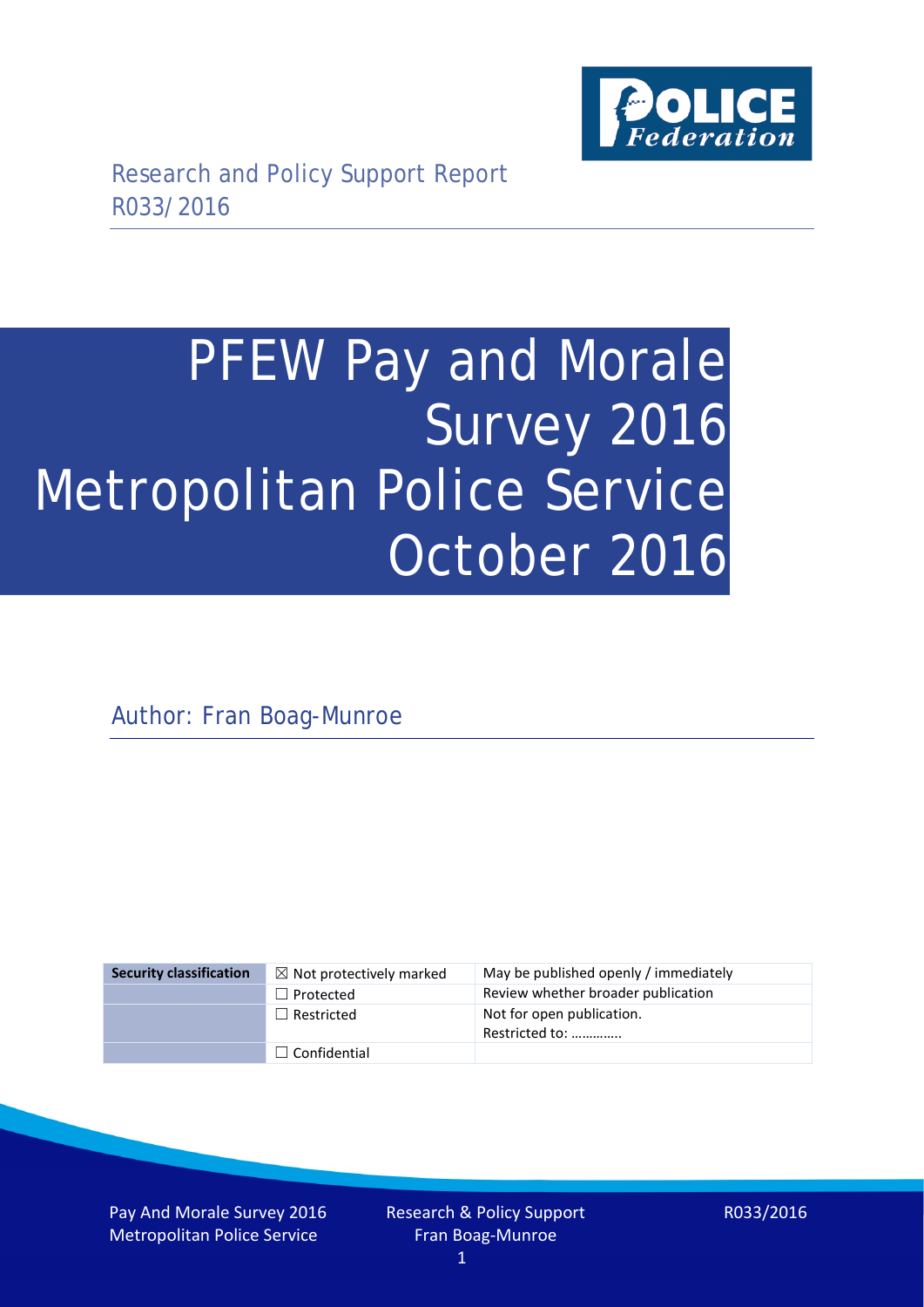# **INTRODUCTION**

This note provides a summary of responses to the PFEW Pay and Morale Survey received from respondents from Metropolitan Police Service in 2016.

Where appropriate, details of average responses for the police service as a whole are also presented, as well as a ranking of Metropolitan Police Service compared to other forces. Where rankings are provided, a ranking of 1 represents the force with the highest percentage of respondents expressing a particular attitude or intention, and a ranking of 42 represents the force with the lowest percentage of respondents expressing a particular attitude or intention<sup>[1](#page-1-0)</sup>. One force was excluded from this ranking because the sample size was considered too low to be representative of the force as a whole (<200 responses). Please be aware that the actual differences between individual rank positions may be quite small and, if used, should be interpreted cautiously.

Graphical summaries are also presented which compare the proportion of respondents expressing a particular attitude or intention in each force to the average for the service as a whole. These graphical summaries indicate either 1) that a force has the same proportion of respondents expressing a particular attitude as the national average or lower; 2) that the force has a higher proportion of respondents expressing a particular attitude than the national average; or 3) that the proportion of respondents expressing a particular attitude in a force is 10% or more higher than the national average.

# **RESPONSE RATE AND RESPONDENTS**

10161 responses were received from Metropolitan Police Service, representing a response rate of around 32% (based on March 2016 Home Office figures of officer headcount). The national response rate for the 2016 survey was 35%. Last year's response rate for Metropolitan Police Service was 13%. Please bear this in mind when making comparisons with last year's findings.

Overall 2% of respondents to the survey declined to state which force they belonged to. The responses from these officers have been included within the national data but are excluded from force-level analysis.

78.4% of responses from Metropolitan Police Service were received from male officers and 21.6% of responses were from female officers. 75.8% of respondents were Constables, 18.8% were Sergeants and 5.3% were Inspectors or Chief Inspectors.

<span id="page-1-0"></span> $1$  Rankings have been determined at two decimal places.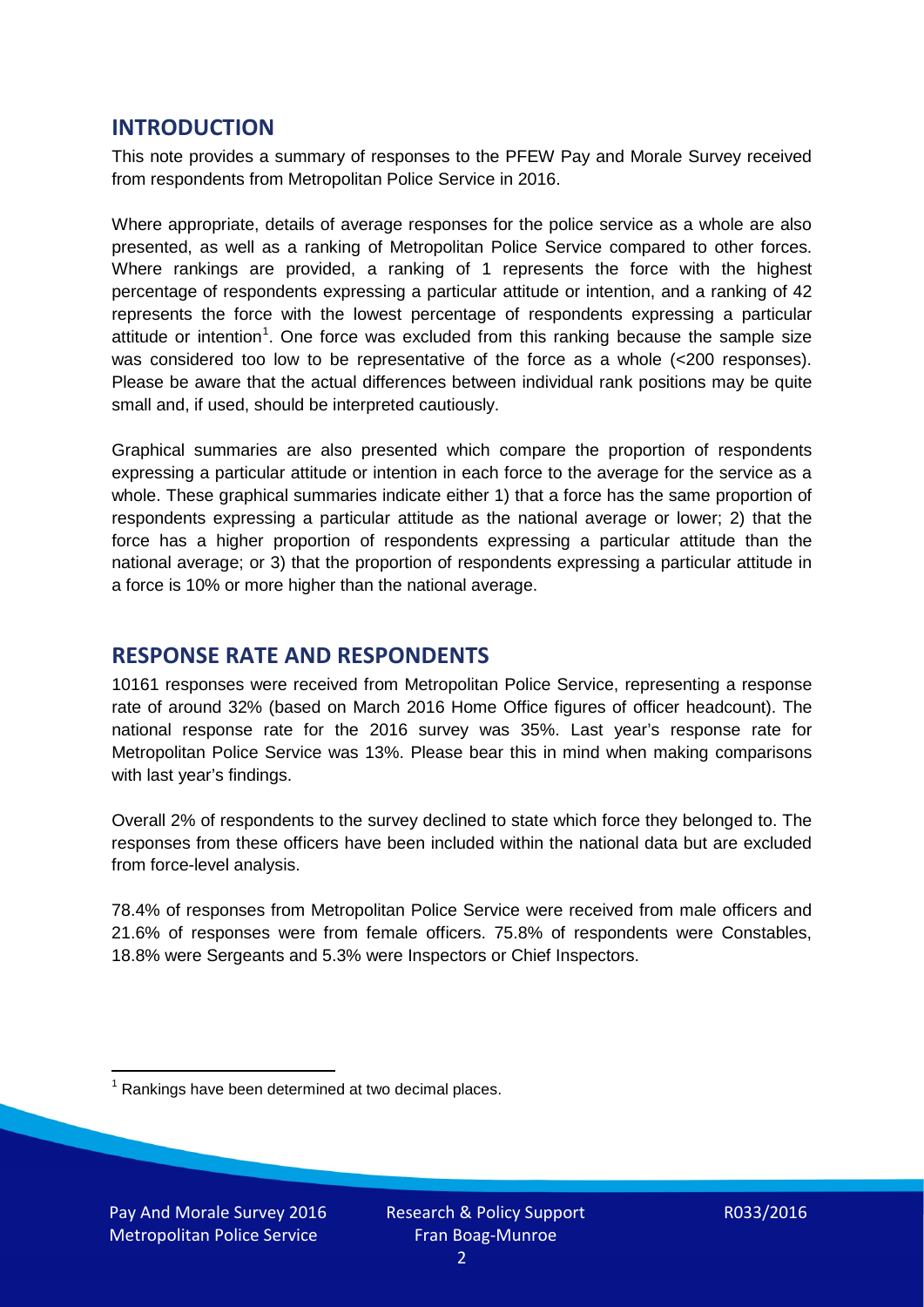# **MORALE**

62.0% of respondents from Metropolitan Police Service told us that their morale is currently low.

Nationally, the proportion of respondents reporting low personal morale ranges from 72.0% at the top ranking force to 41.9% at the bottom ranking force. In terms of the proportion of respondents with low morale, Metropolitan Police Service ranks 4 out of 42, meaning that, compared to Metropolitan Police Service, there are 38 forces with a smaller proportion of respondents reporting low morale.

95.1% of respondents from Metropolitan Police Service felt that morale within the force is currently low.

Across England and Wales as a whole, the proportion of respondents reporting low force morale ranges from 98.8% at the top ranking force to 74.1% at the bottom ranking force. In terms of the proportion of respondents reporting low force morale, Metropolitan Police Service ranks 4 out of 42 forces, meaning that there are 38 forces with a smaller proportion of respondents who feel that morale within their force is low.

Comparison of 2016 and 2015 figures for morale in Metropolitan Police Service are provided in the table below.

|                     | 2016  | 2015  |
|---------------------|-------|-------|
| Low personal morale | 62.0% | 74.9% |
| Low force morale    | 95.1% | 97.5% |

The proportion of respondents in the police service as a whole who said that their morale is low was 55.9%; this compares to 70.1% of respondents to the PFEW Pay and Morale survey in 2016; the proportion of respondents reporting low morale in 2016 was significant smaller than in [2](#page-2-0)015<sup>2</sup>.

The proportion of respondents in the service as a whole who said that morale in their force was low was 89.5%; in 2015, this proportion was 94.6%. Again the difference between 2016 and 2015 was statistically significant<sup>[3](#page-2-1)</sup>.

<span id="page-2-0"></span> $2$ <sup>2</sup> Z= 40.1, p < 0.001

<span id="page-2-1"></span> $3$  Z=25.2, p < 0.001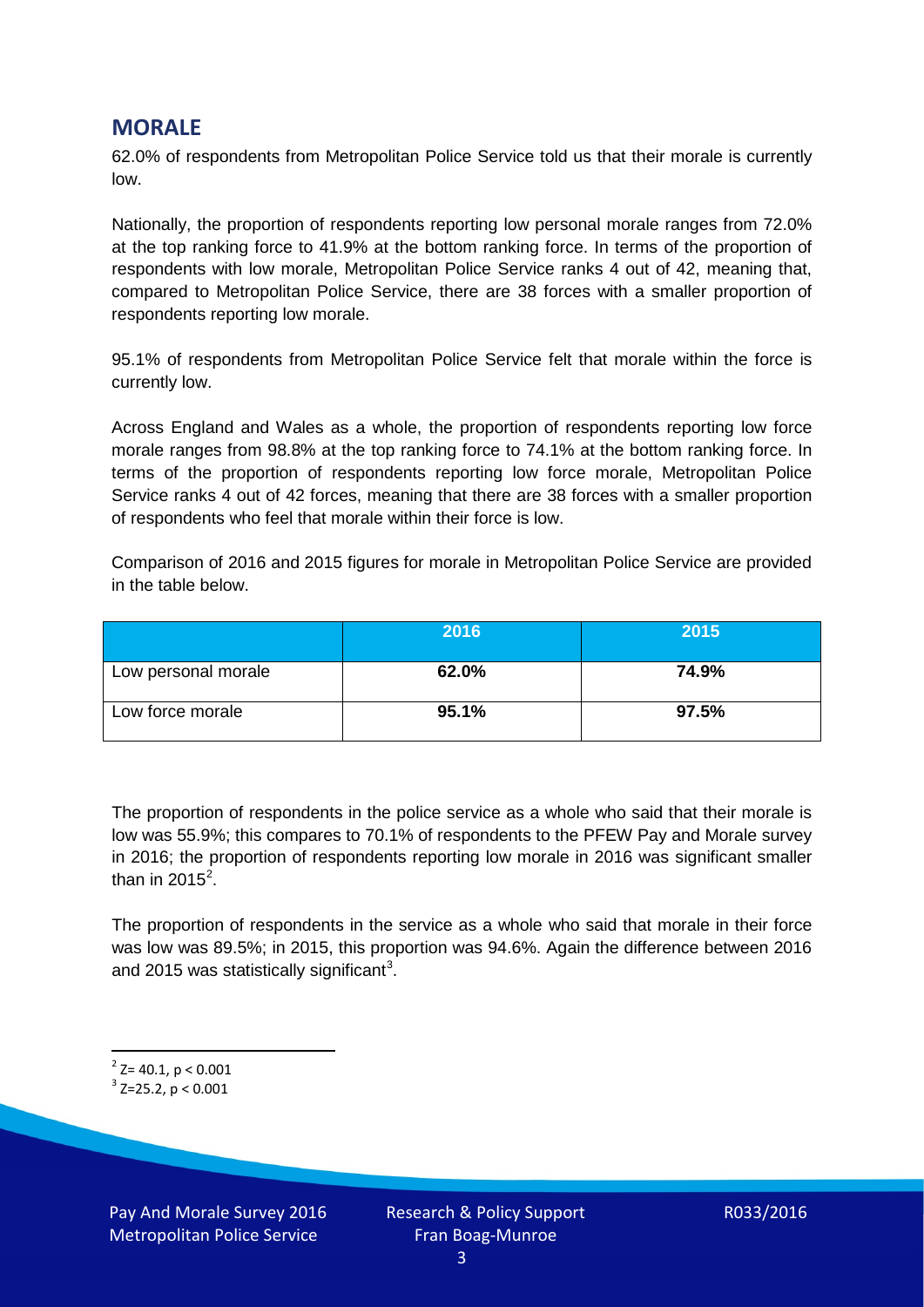*Proportion of respondents reporting low personal morale compared to national average in 2016*



#### *REASONS FOR LOW MORALE*

The survey asked respondents about the factors that had a positive or negative effect on their morale, the table below shows the proportion of respondents in Metropolitan Police Service who said a particular factor has had a negative effect upon their morale compared to the national average.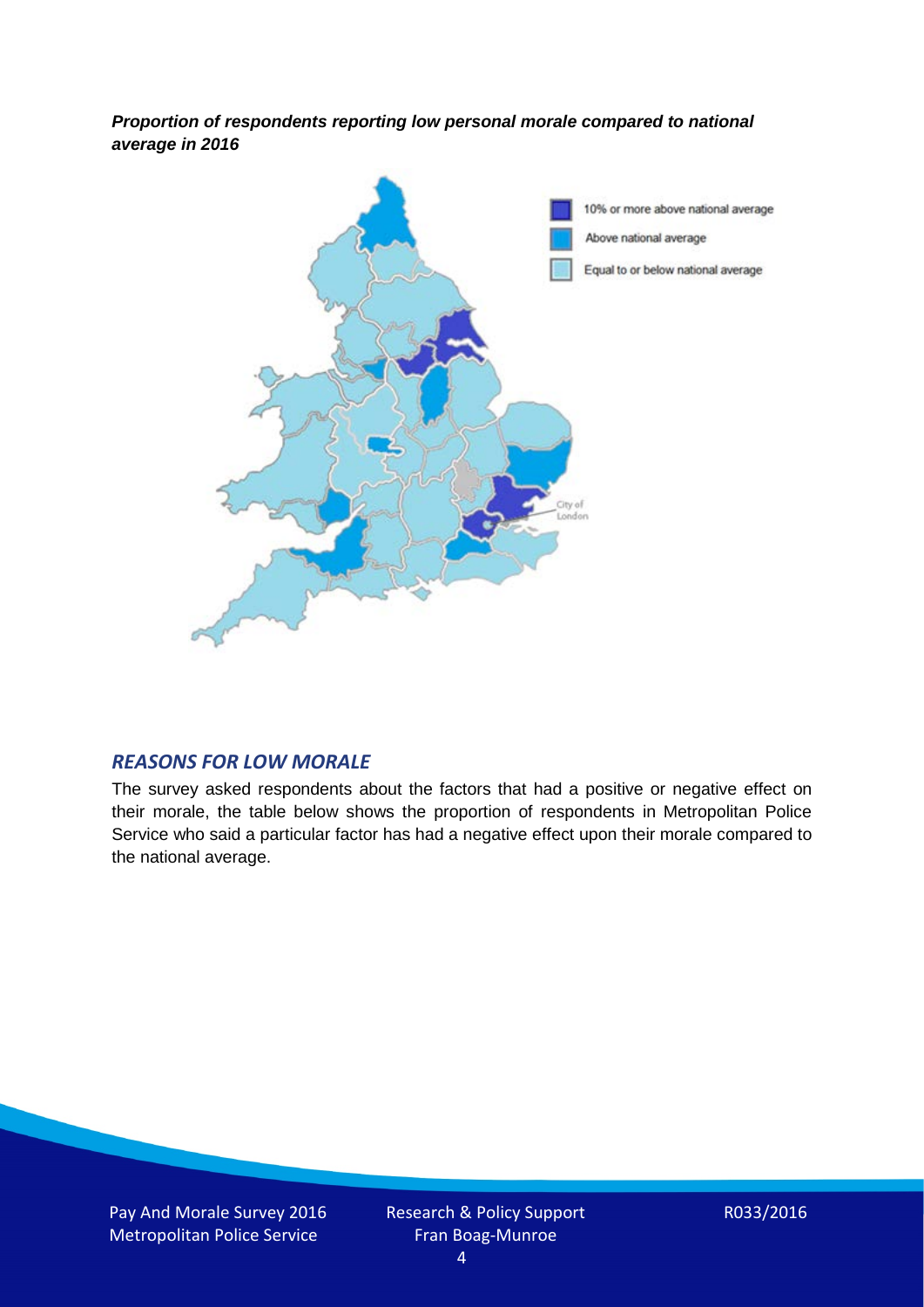| <b>Factor</b>                                  | <b>Negative effect on morale</b><br>(Metropolitan Police<br><b>Service)</b> | <b>Negative effect on morale</b><br><b>(England and Wales)</b> |
|------------------------------------------------|-----------------------------------------------------------------------------|----------------------------------------------------------------|
| Pay and benefits (including<br>pension)        | 80.1%                                                                       | 70.9%                                                          |
| Day-to-day job role                            | 39.5%                                                                       | 39.9%                                                          |
| Workload and responsibilities                  | 49.4%                                                                       | 52.4%                                                          |
| Work-life balance                              | 60.3%                                                                       | 58.2%                                                          |
| Opportunities for<br>development and promotion | 55.4%                                                                       | 49.9%                                                          |
| Health and wellbeing                           | 54.1%                                                                       | 54.3%                                                          |
| How the police as a whole<br>are treated       | 87.7%                                                                       | 84.2%                                                          |
| Treatment by senior<br>managers                | 47.6%                                                                       | 42.1%                                                          |

# **ATTITUDES TOWARDS THE POLICE**

73.9% of respondents from Metropolitan Police Service said that they would not recommend joining the police to others.

Nationally, the proportion of respondents who said that they would not recommend joining the police to others ranges from 78.6% in the top ranking force to 55.4% in the bottom ranking force. Compared to the other forces in England and Wales, Metropolitan Police Service ranks 6 out of 42; there are therefore 36 forces with a smaller proportion of respondents who say that they would not recommend joining the police to others.

73.9% of respondents from Metropolitan Police Service said that they did not feel valued within the police.

The proportion of respondents who did not feel valued ranges from 79.2% in the top ranking force to 53.1% in the bottom ranking force. In terms of the proportion of respondents who did not feel valued within the police, Metropolitan Police Service ranks 4 out of 42; there are 38 forces with a smaller proportion of respondents who did not feel valued.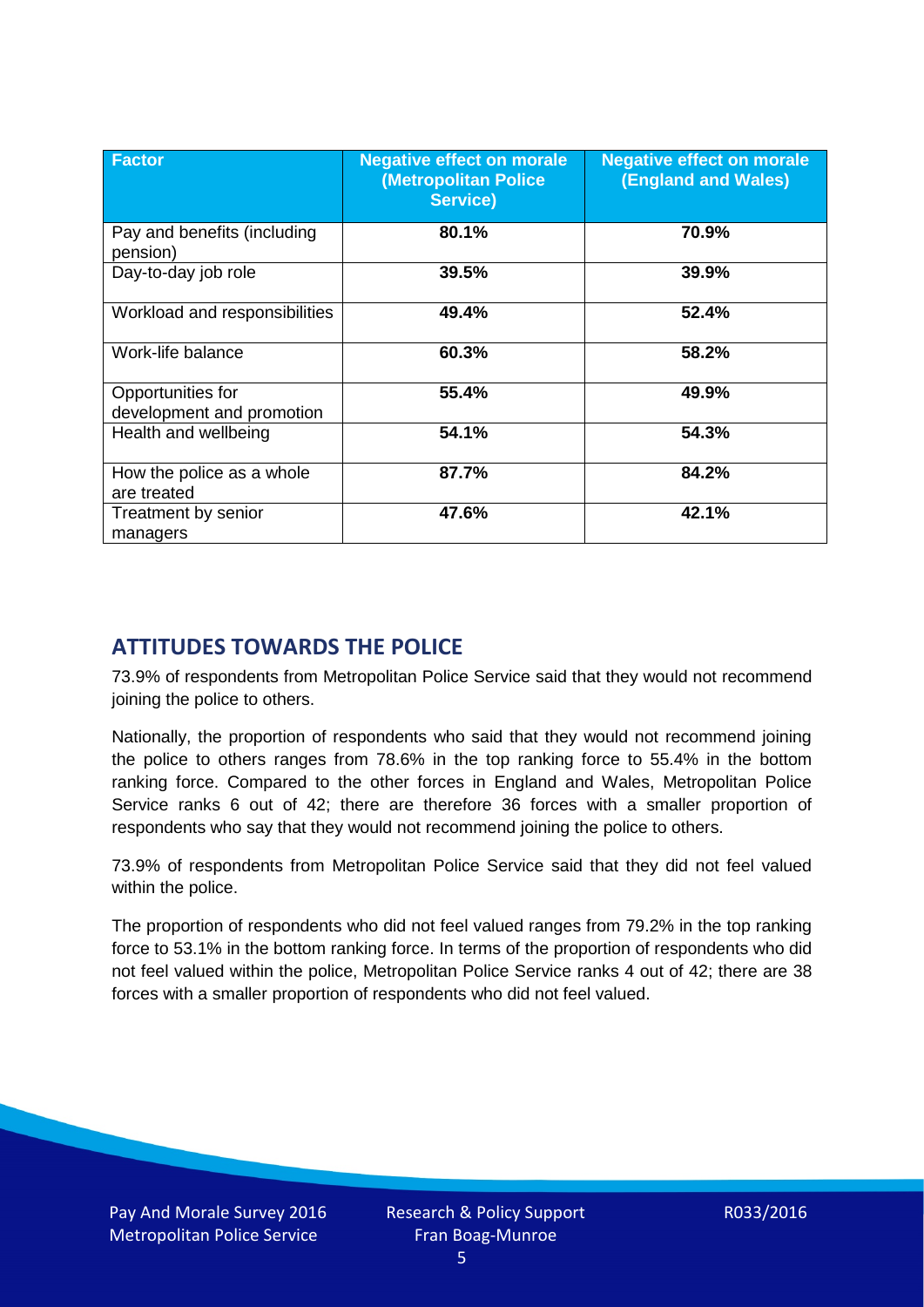|                                                           | 2016  | 2015  |
|-----------------------------------------------------------|-------|-------|
| would<br>not<br>recommend joining<br>the police to others | 73.9% | 82.4% |
| I do not feel valued<br>in the police                     | 73.9% | 79.9% |

For the service as a whole, the proportion of respondents in 2016 who said that they would not recommend joining the police to others was 69.9%. In 2015, 76.3% of respondents said that they would not recommend joining the police. The difference between 2016 and 2015 is statistically significant<sup>[4](#page-5-0)</sup>.

Across the police service as a whole, 67.3% of respondents said that they did not feel valued; compared to 74.7% of respondents in last year's survey. A significantly smaller proportion of respondents did not feel valued this year compared to 201[5](#page-5-1)<sup>5</sup>.

#### *Proportion of respondents who would not recommend the police to others compared to national average in 2016*



<span id="page-5-1"></span><span id="page-5-0"></span> $4$  Z = 19.6, p < 0.001  $5$  Z = 22.1, p < 0.001

Pay And Morale Survey 2016 Metropolitan Police Service

Research & Policy Support Fran Boag-Munroe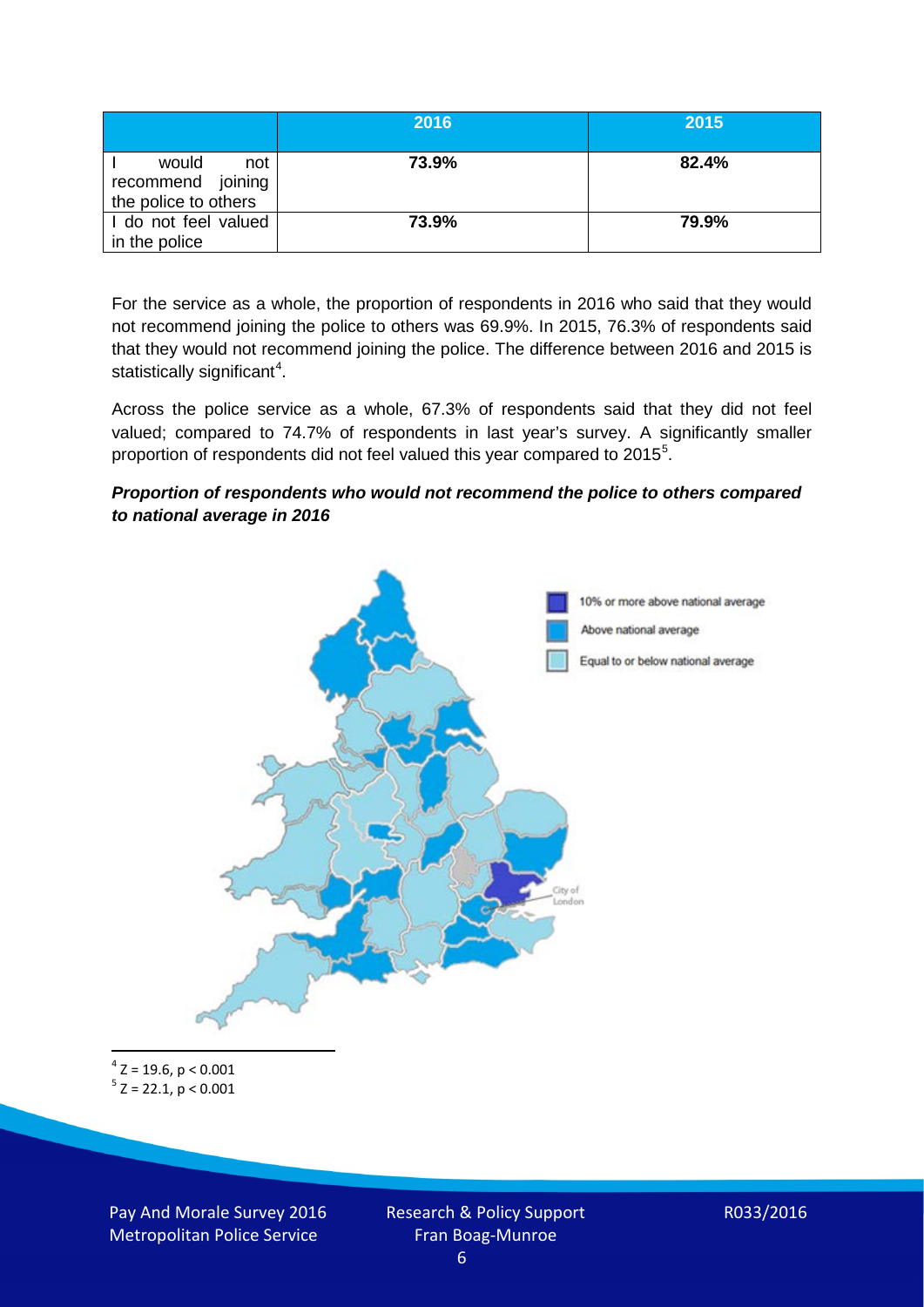# **INTENTION TO LEAVE**

16.2% of respondents from Metropolitan Police Service told us that they intend to leave the police service within two years. A further 21.5% of respondents said that they currently do not know what their intentions are with regards to staying in or leaving the police.

The proportion of respondents who planned to leave the police ranged from 21.5% at the top ranking force to 4.5% at the bottom ranking force. In terms of the proportion of respondents intending to leave, Metropolitan Police Service ranks 3 out of 42 forces, meaning that there are 39 forces with a smaller proportion of respondents intending to leave within two years.

Comparison of 2016 and 2015 figures for intention to leave in Metropolitan Police Service are provided in the table below.

|                                                | 2016  | 2015  |
|------------------------------------------------|-------|-------|
| Intend to leave the police<br>within two years | 16.2% | 23.1% |

For the service as a whole, 11.8% of respondents planned to leave the police service within two years; in 2015, 15.6% of respondents said that they intended to leave within two years. A significantly smaller proportion of respondents intended to leave the police service in 2015 compared to 201[6](#page-6-0)<sup>6</sup>.

<span id="page-6-0"></span> $6$  Z = 15.2, p < 0.001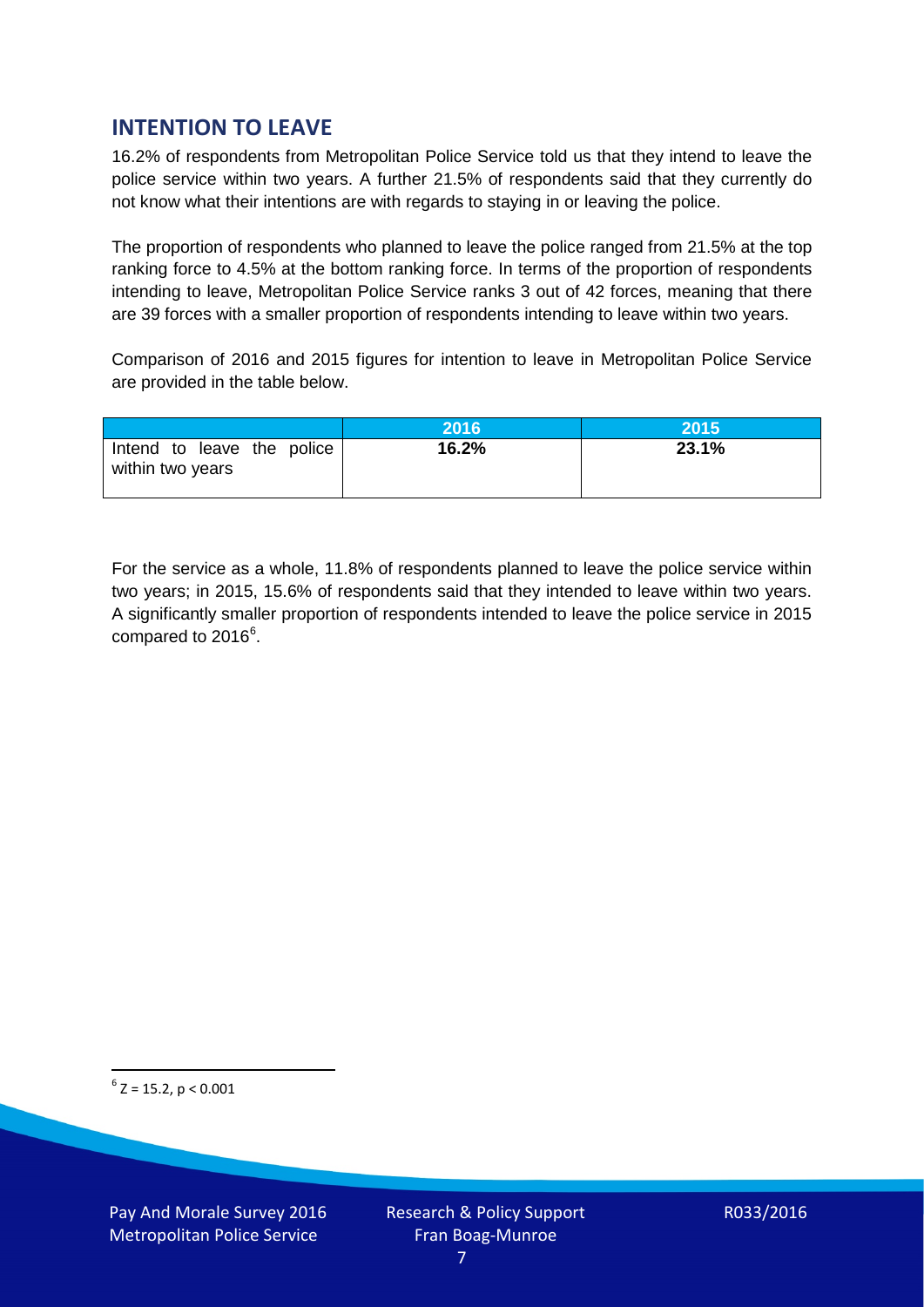*Proportion of respondents intending to leave the police within two years compared to national average in 2016*



### *REASONS FOR INTENDING TO LEAVE THE POLICE SERVICE*

Respondents who had said they intended to leave were asked to indicate the reasons behind this intention. The table below shows the proportion of respondents in Metropolitan Police Service who said that a particular factor has had a major effect on their intention to leave, compared to the national average.

Please be aware that respondents were able to choose more than one option therefore the figures provide below will not add up to 100%.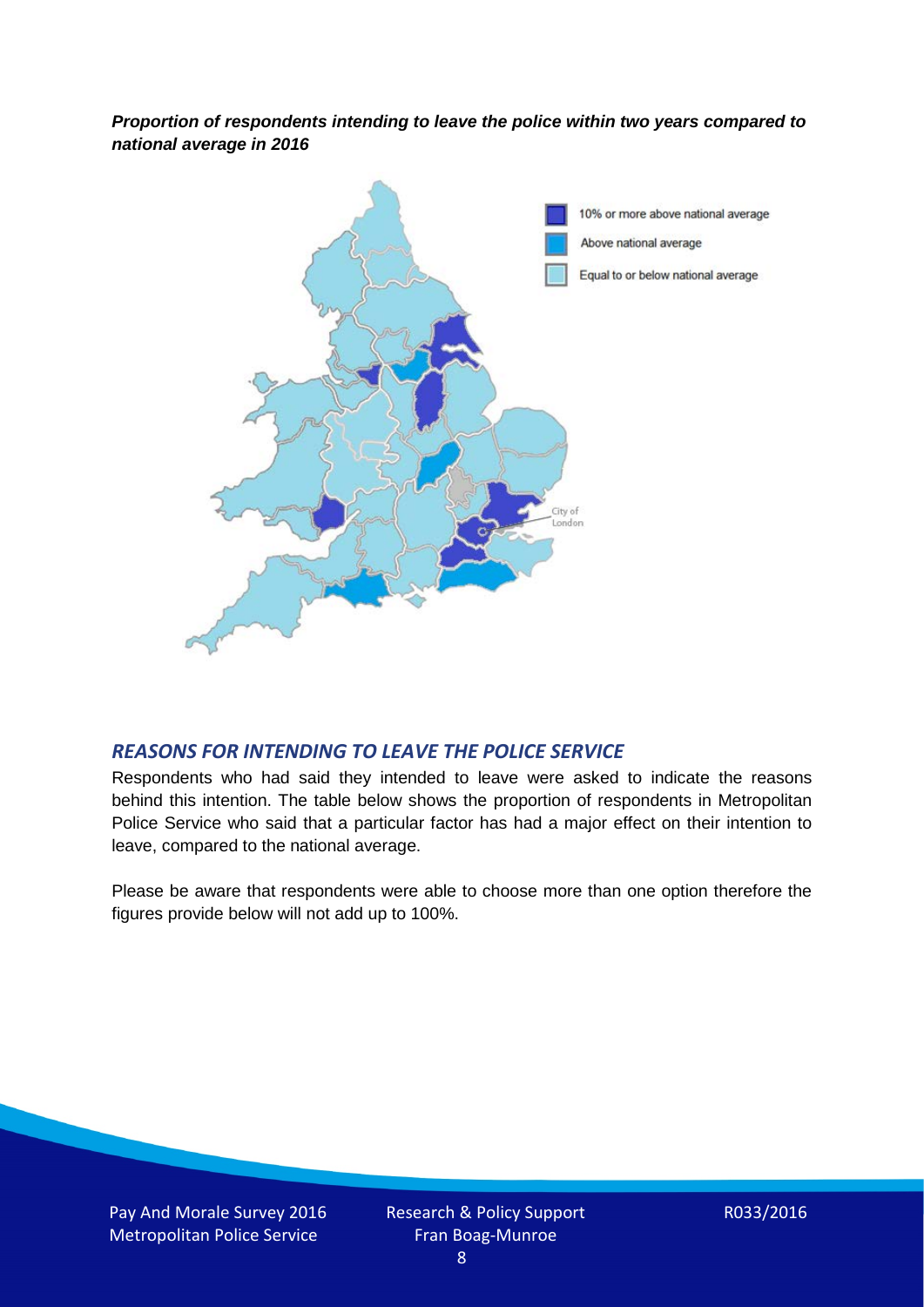| <b>Factor</b>                                          | <b>Major effect on intention to</b><br><b>leave (Metropolitan Police)</b><br><b>Service)</b> | <b>Major effect on intention to</b><br><b>leave (England and Wales)</b> |
|--------------------------------------------------------|----------------------------------------------------------------------------------------------|-------------------------------------------------------------------------|
| The impact of your job on<br>your family/personal life | 52.7%                                                                                        | 57.2%                                                                   |
| Your morale                                            | 78.9%                                                                                        | 81.7%                                                                   |
| Your opportunities for<br>development and promotion    | 48.7%                                                                                        | 49.1%                                                                   |
| Your pay and benefits                                  | 72.5%                                                                                        | 67.6%                                                                   |
| Better job opportunities<br>outside of the Police      | 59.2%                                                                                        | 59.2%                                                                   |
| The impact of the job on your<br>health and wellbeing  | 62.1%                                                                                        | 69.4%                                                                   |
| Dissatisfaction with your day-<br>to-day job role      | 34.7%                                                                                        | 43.6%                                                                   |
| Your workload and<br>responsibilities                  | 33.8%                                                                                        | 41.8%                                                                   |
| How the police was a whole<br>are treated              | 75.8%                                                                                        | 77.6%                                                                   |
| Your treatment by senior<br>managers                   | 44.0%                                                                                        | 43.7%                                                                   |

# **PAY AND BENEFITS**

79.8% of respondents from Metropolitan Police Service told us that they do not feel that they are paid fairly for the responsibilities they have within their job.

Across England and Wales, the proportion of respondents who feel that they are not paid fairly for their responsibilities ranges from 80.8% at the top ranking force to 63.0% at the bottom ranking force. Metropolitan Police Service ranks 3 out of 42 forces; there are 39 forces with a smaller proportion of respondents who say that they are not fairly paid for the responsibilities within their job.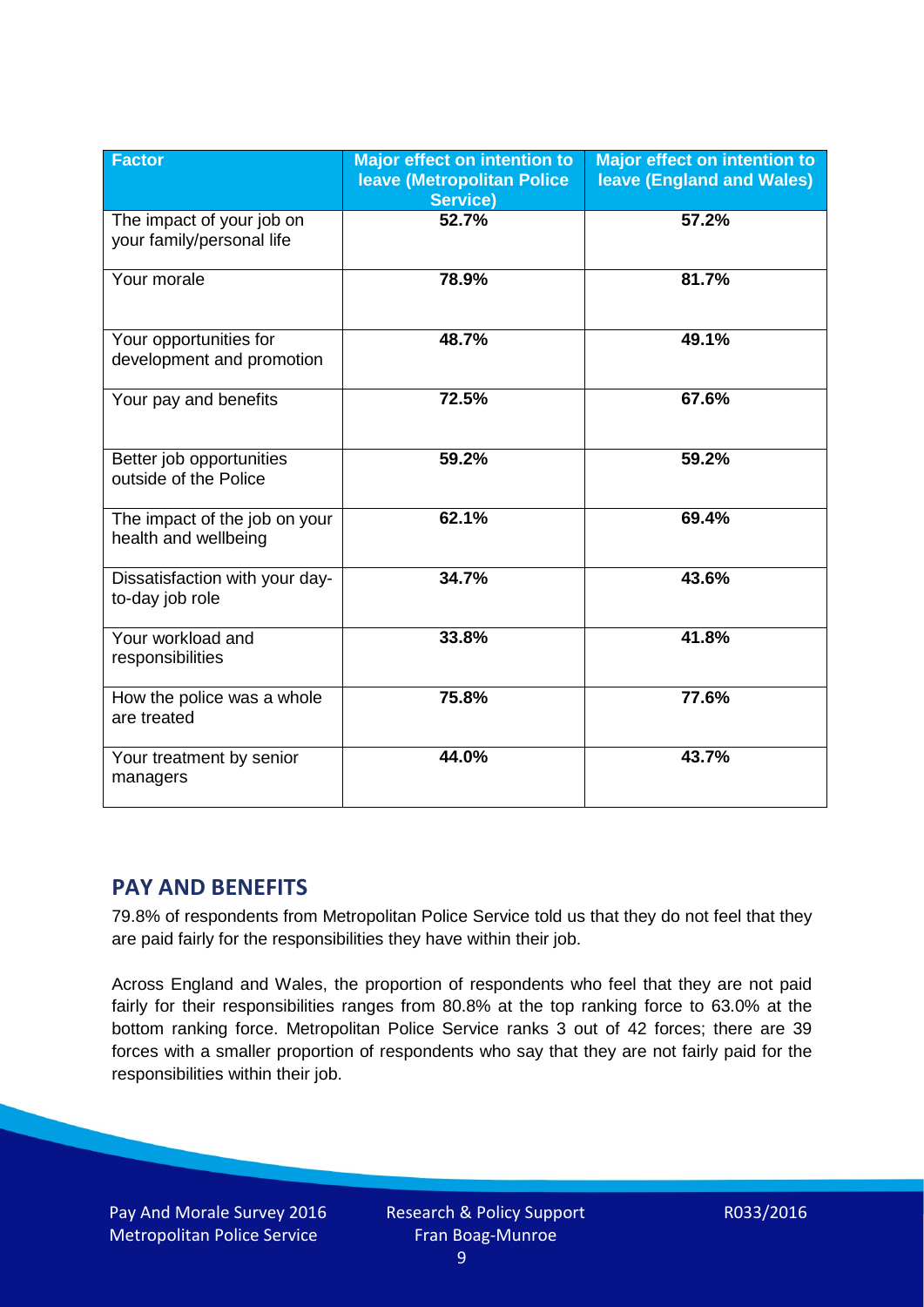73.1% of respondents from Metropolitan Police Service said that they are dissatisfied with their overall remuneration (including basic pay and allowances) and 69.7% said that they are dissatisfied with their pensions.

Nationally, The proportion of respondents who are dissatisfied with their overall remuneration ranges from 74.2% at the top ranking force to 50.9% at the bottom ranking force. In terms of respondents reporting dissatisfaction with their remuneration, Metropolitan Police Service ranks 2 out of 42 forces, meaning that there are 40 forces with a smaller proportion of respondents who are dissatisfied with their remuneration.

Pension dissatisfaction ranges from 71.5% at the top ranking force to 55.5% at the bottom ranking force. Metropolitan Police Service ranks 7 out of 42 forces for this indicator; therefore there are 35 forces with a smaller proportion of respondents who are dissatisfied with their pension.

|                                                                         | 2016  | 2015  |
|-------------------------------------------------------------------------|-------|-------|
| Do not feel fairly paid for the<br>responsibilities within their<br>job | 79.8% | 74.6% |
| Dissatisfied with total<br>remuneration                                 | 73.1% | 67.0% |
| Dissatisfied with pension                                               | 69.7% | 71.6% |

Nationally, 74.4% of respondents said that they were not paid fairly for the responsibilities they have within their job; this proportion was 70.3% in 2015. A significantly larger proportion of respondents said that they were not paid fairly for their responsibilities this year compared to last year<sup>[7](#page-9-0)</sup>.

The proportion of respondents across the police service as a whole who were dissatisfied with their remuneration was 66.7%; this compares to 62.7% in 2015. The difference between

<span id="page-9-0"></span> $7$  Z=12.5, p < 0.001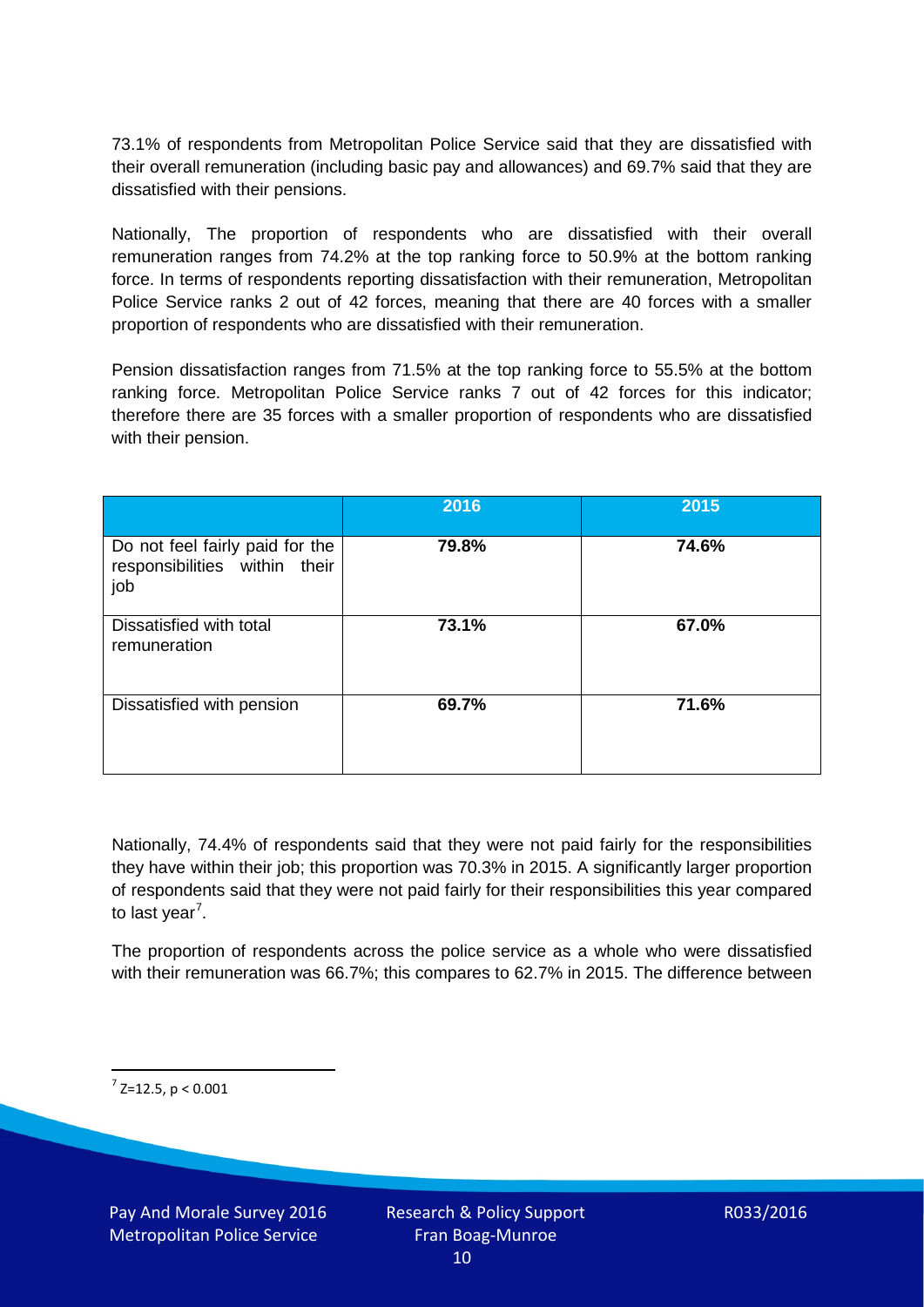the proportion of respondents who were dissatisfied with their overall remuneration in 2016 and 2015 was statistically significant<sup>[8](#page-10-0)</sup>.

Across England and Wales, the proportion of respondents who were dissatisfied with their pension in 2016 was 66.6%; this proportion was 68.9% in 2015. A significantly smaller proportion of respondents were dissatisfied with their pension this year compared to last year<sup>[9](#page-10-1)</sup>.

#### *Proportion of respondents who do not feel fairly paid for the responsibilities within their job compared to national average in 2016*



<span id="page-10-1"></span><span id="page-10-0"></span> $8$  Z = 11.4, p < 0.001  $9^{\circ}$  Z = 6.7 p < 0.001

Pay And Morale Survey 2016 Metropolitan Police Service

Research & Policy Support Fran Boag-Munroe 11